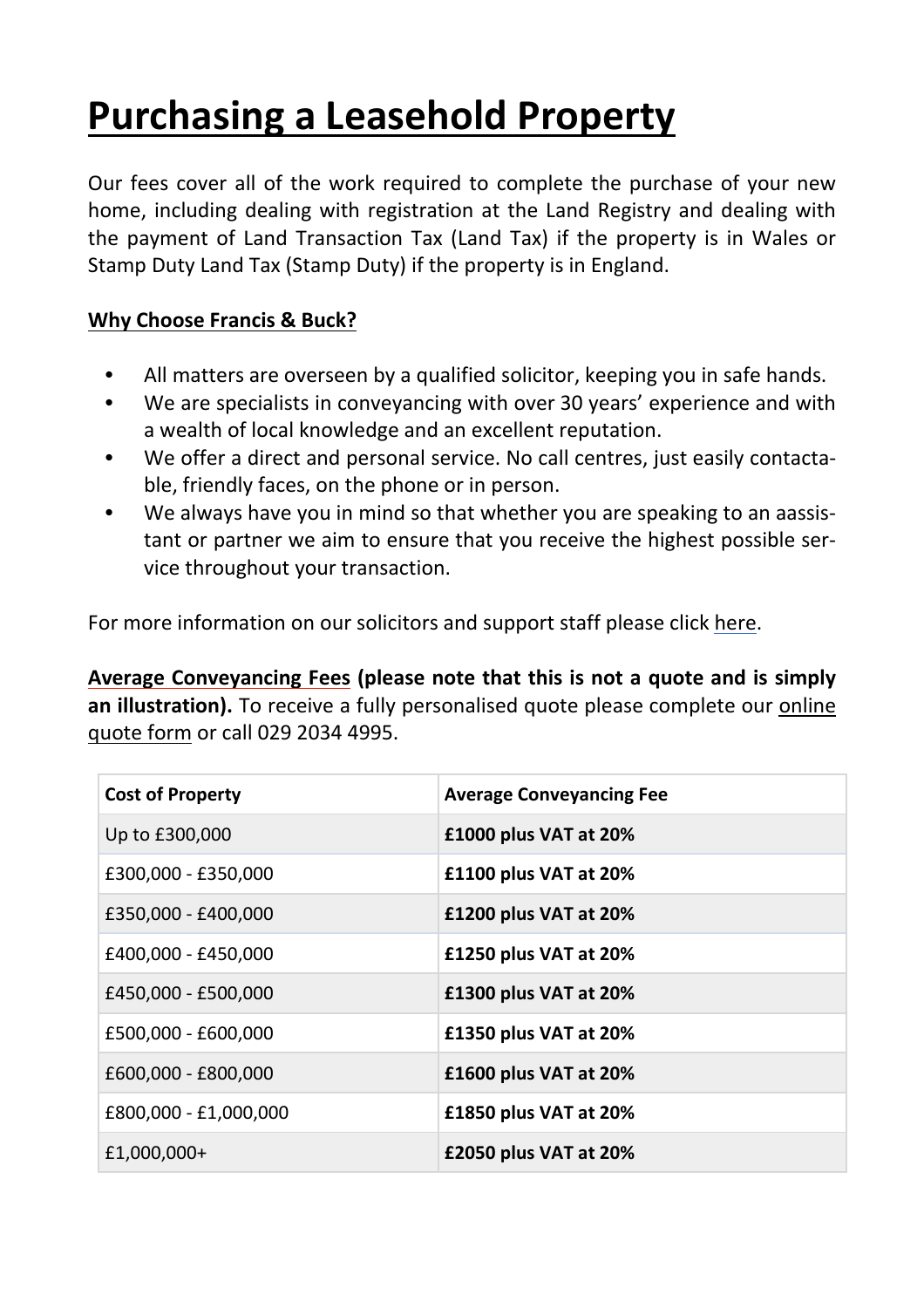## **Breakdown of costs not included in the above:**

- ID Check £25.00 plus VAT at 20% *(if we act for you on a sale and a purchase, we will only charge this once)*
- Lawyer Check
- Stamp Duty/Land Tax Admin Fee £50.00 plus VAT at 20%
- Conveyancing Searches £220.00\* plus VAT at 20% (\*this is an average and could be higher or lower depending on where you are purchasing)
- Obtaining Official Copy of Title Deed £15.00 plus VAT at 20%
- Same-Day Bank Transfer Fee (CHAPS) £35.00 plus VAT at 20%
- Land Registry and Bankruptcy Searches £10.00 plus VAT at 20%
- Contribution to Professional Indemnity Insurance £50.00 plus VAT at 20%

**Subtotal of standard costs not included in our Conveyancing Fee: £345.00 plus VAT at 20% (Please note that this is not a quote but is simply an illustration. To receive a fully personalised quote please complete our [online](http://francisandbuck.co.uk/contact-us/) quote form** *or* **call 029 2034 4995.)**

#### **Disbursements/Third Party Costs**

Disbursements are costs related to your matter that are payable to third parties, such as Land Registry fees. We handle the payment of the disbursements on your behalf to ensure a smoother process.

*If required, these costs are not included in our Conveyancing Fee.*

- Land Registry Fee *(average cost, [dependent](https://www.gov.uk/guidance/hm-land-registry-registration-services-fees) on purchase price)*
- Stamp Duty/Land Tax This depends on the purchase price of your property, and whether you own or have an interest in another. You can calculate the amount you will need to pay by by using the Welsh [Revenue](https://beta.gov.wales/land-transaction-tax-calculator) Authority's [website](https://beta.gov.wales/land-transaction-tax-calculator) or the HMRC's [website](https://www.tax.service.gov.uk/calculate-stamp-duty-land-tax/%23/intro) or if the property is located in England.
- Notice fees to pay Freeholder or Managing Agent £50.00-200.00 plus VAT *(prices may vary)*

## **Example of Estimated Total\***

For example, if you are looking to purchase a £495,000 property, **the estimated total** (including required disbursements/third party) would be around: **£16,450 plus VAT at 20%.**

\*There are a range of factors that could increase the cost of our service. For example: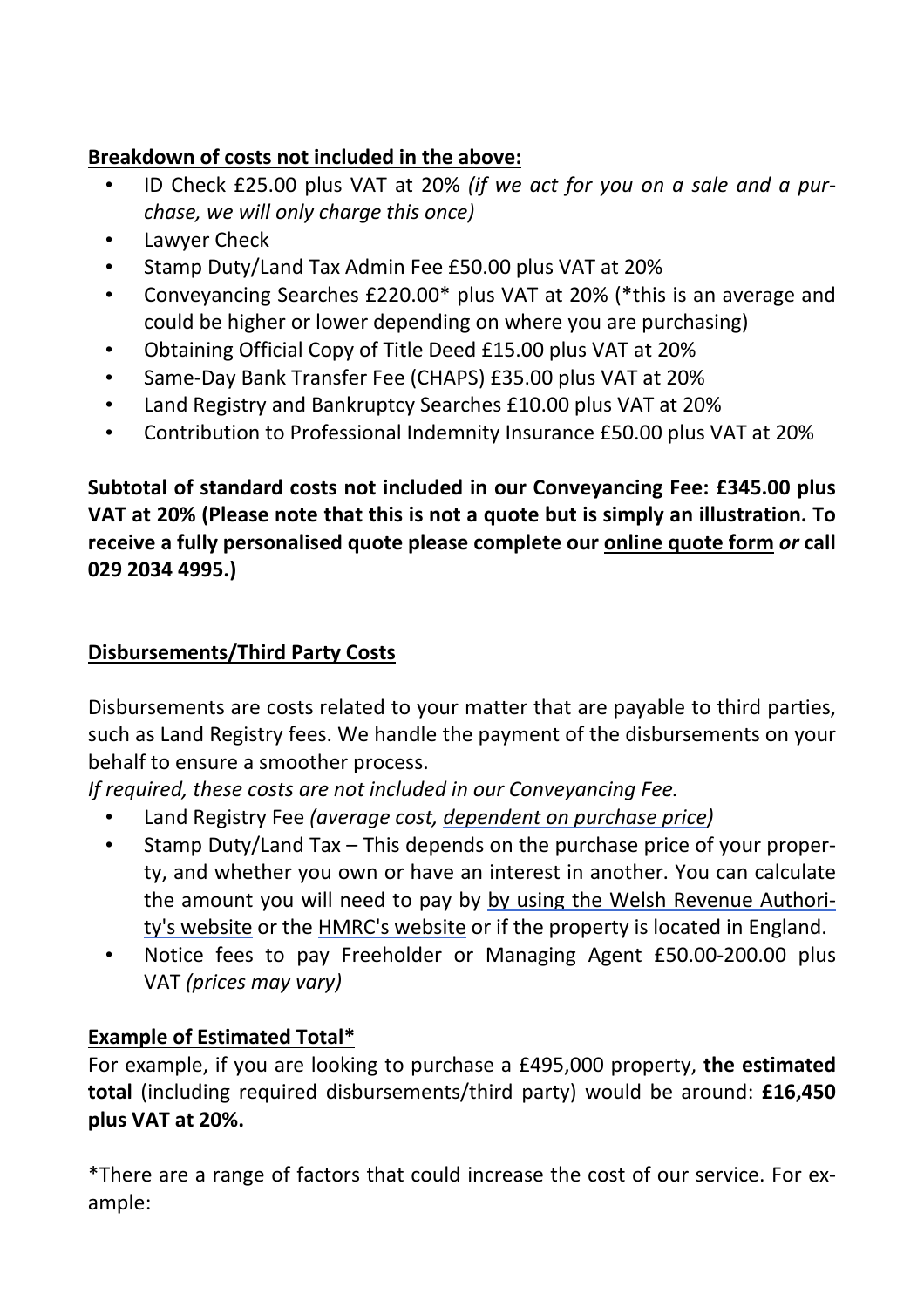- *•* If legal title is defective or part of the property is unregistered.
- *•* If we discover building regulations or planning permission has not been obtained.
- *•* If crucial documents we have requested from you or a third party have not been provided.
- *•* New Build properties / developer engrossment fees
- *•* If we need to obtain Indemnity Insurance Policy (if required) £30 + VAT at 20% (Policy premium paid by client and varies based on purchase price).
- *•* Help to Buy Wales Equity Loan.
- *•* For a full list of other possible additional charges please click here

## **Anticipated Disbursements\*\***

Notice of Transfer fee - This fee is set out in the lease. This fee is normally between £50.00-£200.00 plus VAT.

• Notice of Charge fee (if the property is to be mortgaged) - This fee is set out in the lease. This fee is normally between £50.00 - £200.00 plus VAT.

• Deed of Covenant fee - This fee is provided by the management company for the property and can be difficult to estimate.

• Certificate of Compliance fee - To be confirmed upon receipt of the lease.

*\*\*These fees vary from property to property and can on occasion be significantly more than the ranges given above. We can give you an accurate figure once we have sight of your specific documents.* You should also be aware that ground rent and service charge are likely to apply throughout your ownership of the property. We will confirm the ground rent and the anticipated service charge as soon as this we receive this information.

## **To receive a fully personalised quote please complete our [online](http://francisandbuck.co.uk/contact-us/) quote form** *or* **call 029 2034 4995.**

## **How long will my purchase take?**

How long it will take from your offer being accepted until you can move in to your property will depend on a number of factors. Buying a leasehold property can take 10-12 weeks, but if the property requires an extension of the lease, or other amendments, this can take significantly longer, between 12-16 weeks. In such a situation additional charges would apply.

#### **Key stages of the process**